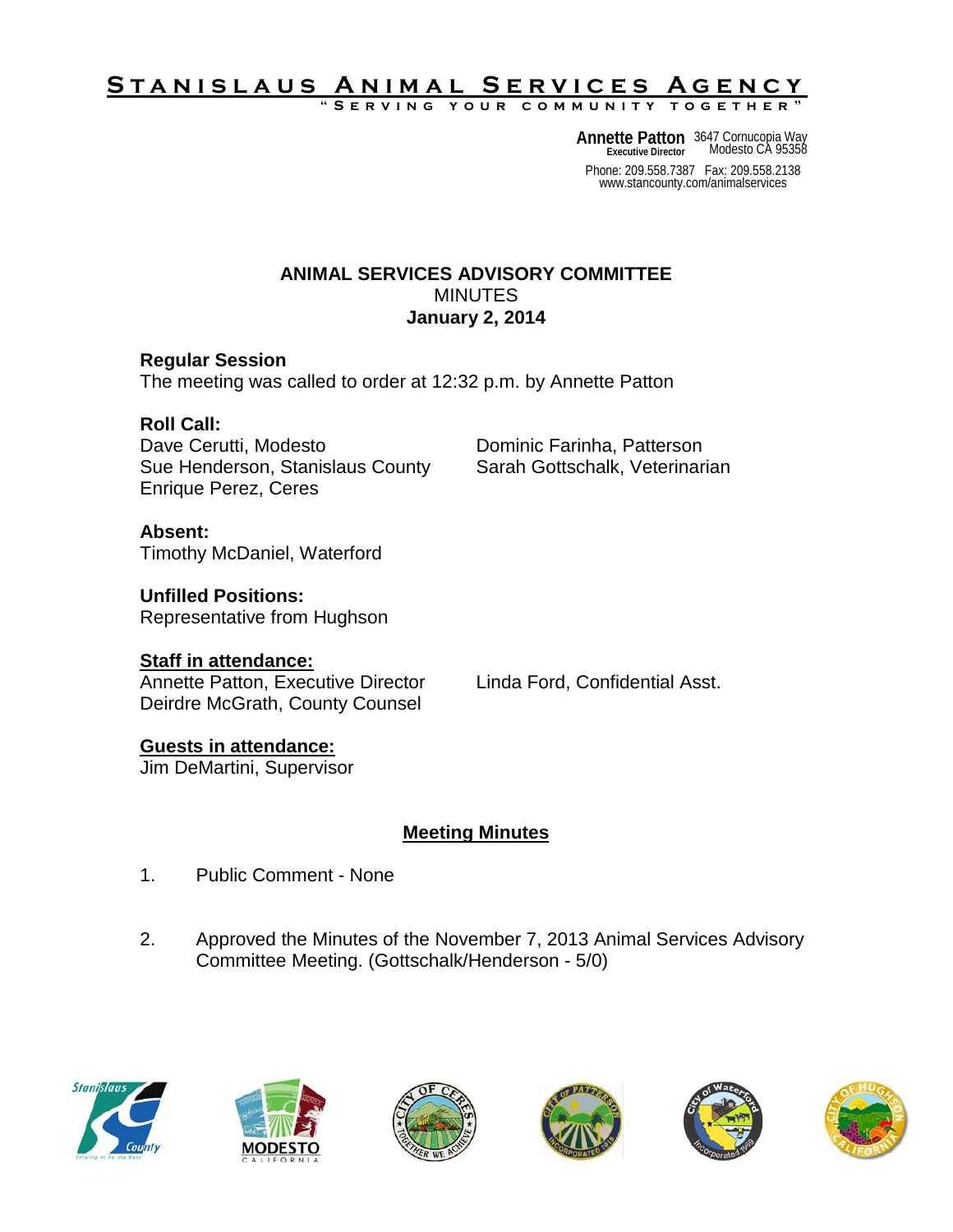#### **Stanislaus Animal Services Agency "Serving your community together"**

Phone: 209.558.7387 Fax: 209.558.2138 www.stancounty.com/animalservices **Annette Patton** 3647 Cornucopia Way<br> **Executive Director** Modesto CA 95358 **Executive Director**

- 3. Nominated and elected Dave Cerutti 2014 Chair (Henderson/Perez 5/0) Nominated and elected Dominic Farinha – 2014 Vice Chair (Henderson/Perez 5/0)
- 4. Acknowledged and welcomed new and returning members. Welcome Enrique Perez from the City of Ceres. Welcome to our returning member Dave Cerutti from the City of Modesto. We will welcome Timothy McDaniel from the City of Waterford in the future, he is unable to attend today.
- 5. Staff Update Administrative Citations All cities and Stanislaus County have approved the administrative citation policy. 2,000 administrative citations have been issued to date. Licenses have kept the lobby very busy. Anyone with an expired license for the past 36 months will be issued an administrative citation. Administrative Citations assist in getting everyone in compliance and updating our database. The community has been overall positive.
- 6. Staff Presentation The JPA Board approved the Dog License Amnesty Program for a two month period in 2014.
- 7. Staff Presentation Spay Day is in February every year. We call it Spay Day month because our program runs all month long. We will be hosting "Big and Small, We Fix Em All" which will be for Pit Bulls and Chihuahuas, due to the high intake numbers of those breeds. We received a grant from the State of California. To use this grant, all animals spayed or neutered must be privately owned. Our goal is 300 animals. An ad will run in the Ceres Courier and the flyer was shared with ASAC members. Enrique shared that we could place the ad on the Ceres PD Facebook page, contact Carissa Higginbotham. He will also see if he can get contacts for Channel 19 and Viva.